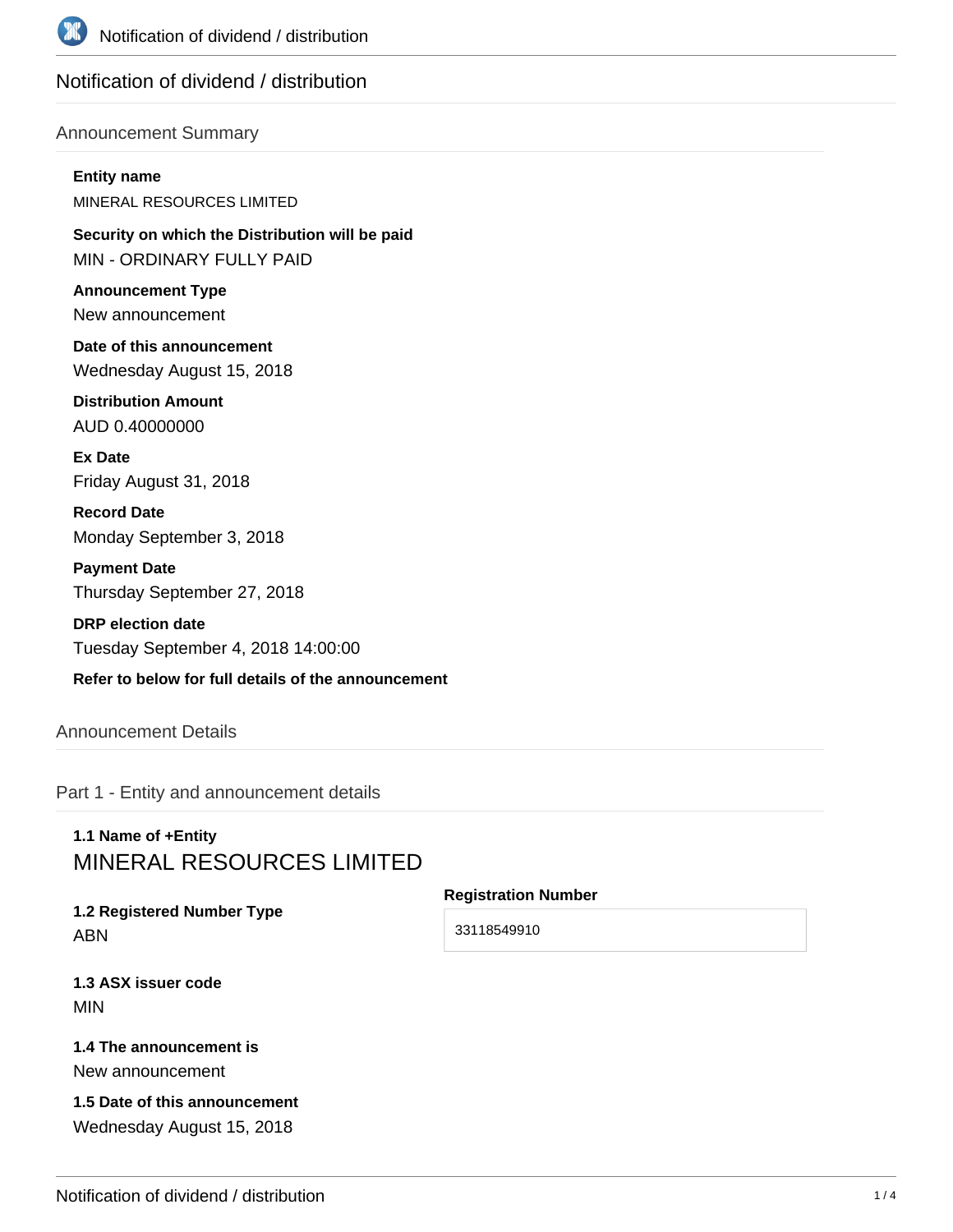

Notification of dividend / distribution

**1.6 ASX +Security Code** MIN

**ASX +Security Description** ORDINARY FULLY PAID

Part 2A - All dividends/distributions basic details

**2A.1 Type of dividend/distribution Ordinary** 

**2A.2 The Dividend/distribution:** relates to a period of six months

**2A.3 The dividend/distribution relates to the financial reporting or payment period ending ended/ending (date)**

Saturday June 30, 2018

**2A.4 +Record Date** Monday September 3, 2018

**2A.5 Ex Date** Friday August 31, 2018

**2A.6 Payment Date** Thursday September 27, 2018

**2A.7 Are any of the below approvals required for the dividend/distribution before business day 0 of the timetable?**

- **Security holder approval**
- **Court approval**
- **Lodgement of court order with +ASIC**
- **ACCC approval**
- **FIRB approval**
- **Another approval/condition external to the entity required before business day 0 of the timetable for the dividend/distribution.**

No

**2A.8 Currency in which the dividend/distribution is made ("primary currency")** AUD - Australian Dollar

**2A.9 Total dividend/distribution payment amount per +security (in primary currency) for all dividends/distributions notified in this form**

AUD 0.40000000

**2A.10 Does the entity have arrangements relating to the currency in which the dividend/distribution is paid to securityholders that it wishes to disclose to the market?** No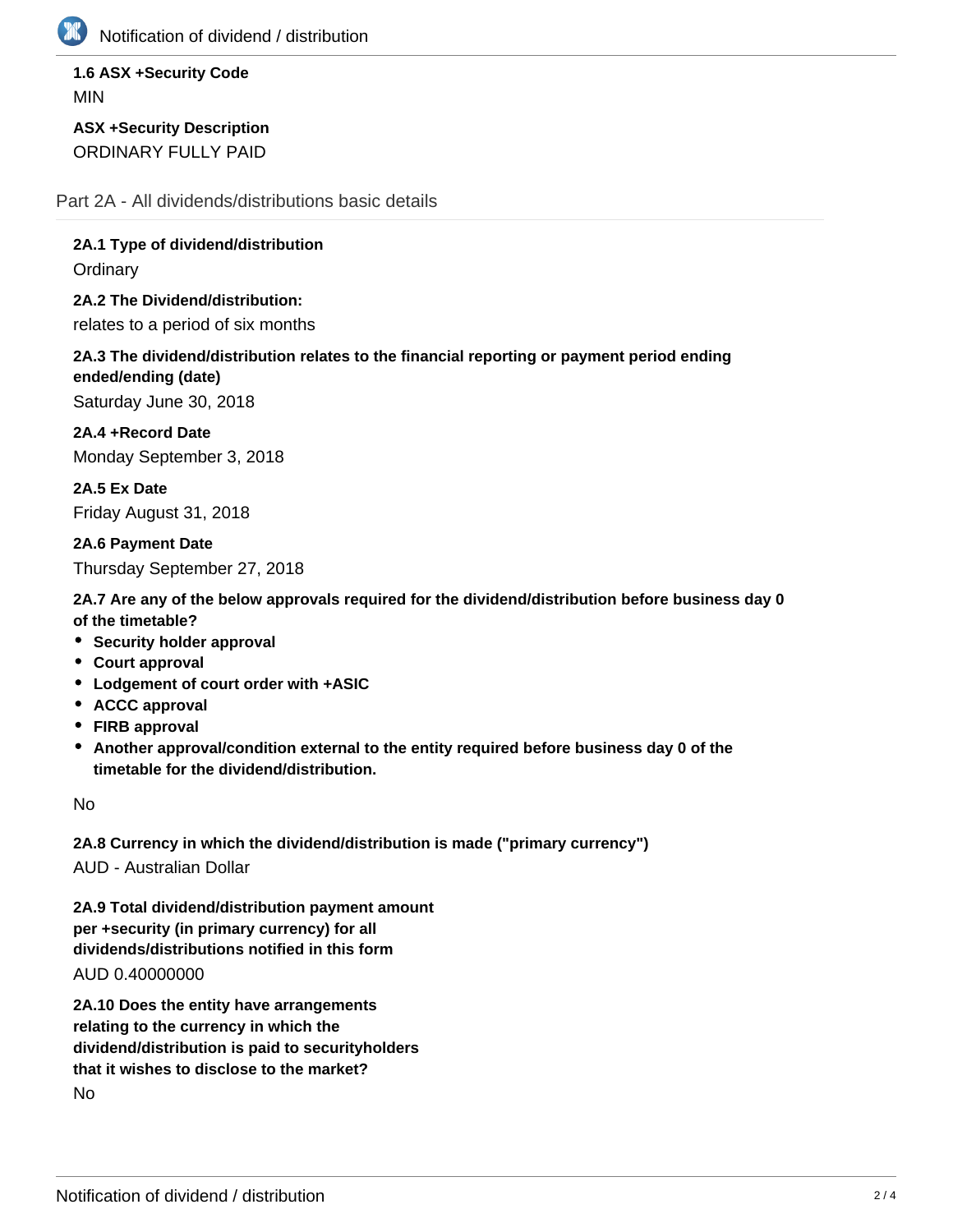| (XX)<br>Notification of dividend / distribution                                                                                                              |                                                                                      |
|--------------------------------------------------------------------------------------------------------------------------------------------------------------|--------------------------------------------------------------------------------------|
| 2A.11 Does the entity have a securities plan for<br>dividends/distributions on this +security?<br>We have a Dividend/Distribution Reinvestment<br>Plan (DRP) |                                                                                      |
| 2A.11a If the +entity has a DRP, is the DRP<br>applicable to this dividend/distribution?<br>Yes                                                              | 2A.11a(i) DRP Status in respect of this<br>dividend/distribution<br><b>Full DRP</b>  |
| 2A.12 Does the +entity have tax component<br>information apart from franking?<br>No                                                                          |                                                                                      |
| Part 3A - Ordinary dividend/distribution                                                                                                                     |                                                                                      |
| 3A.1 Is the ordinary dividend/distribution<br>estimated at this time?<br><b>No</b>                                                                           | 3A.1a Ordinary dividend/distribution estimated<br>amount per +security<br><b>AUD</b> |
| 3A.1b Ordinary Dividend/distribution amount per<br>security<br>AUD 0.40000000                                                                                |                                                                                      |
| 3A.2 Is the ordinary dividend/distribution<br>franked?<br>Yes                                                                                                | 3A.2a Is the ordinary dividend/distribution fully<br>franked?<br>Yes                 |
| 3A.3 Percentage of ordinary<br>dividend/distribution that is franked<br>100.0000 %                                                                           | 3A.3a Applicable corporate tax rate for franking<br>credit (%)<br>30.0000 %          |
| 3A.4 Ordinary dividend/distribution franked<br>amount per +security<br>AUD 0.40000000                                                                        | 3A.5 Percentage amount of dividend which is<br>unfranked<br>0.0000 %                 |
| 3A.6 Ordinary dividend/distribution unfranked<br>amount per +security excluding conduit foreign<br>income amount<br>AUD 0.00000000                           |                                                                                      |
| 3A.7 Ordinary dividend/distribution conduit<br>foreign income amount per security<br>AUD 0.00000000                                                          |                                                                                      |
| Part 4A - +Dividend reinvestment plan (DRP)                                                                                                                  |                                                                                      |
| 4A.1 What is the default option if +security holders do not indicate whether they want to<br>participate in the DRP?                                         |                                                                                      |
| Do not participate in DRP (i.e. cash payment)                                                                                                                |                                                                                      |

**4A.2 Last date and time for lodgement of election notices to share registry under DRP** Tuesday September 4, 2018 14:00:00

**4A.3 DRP discount rate** 0.0000 %